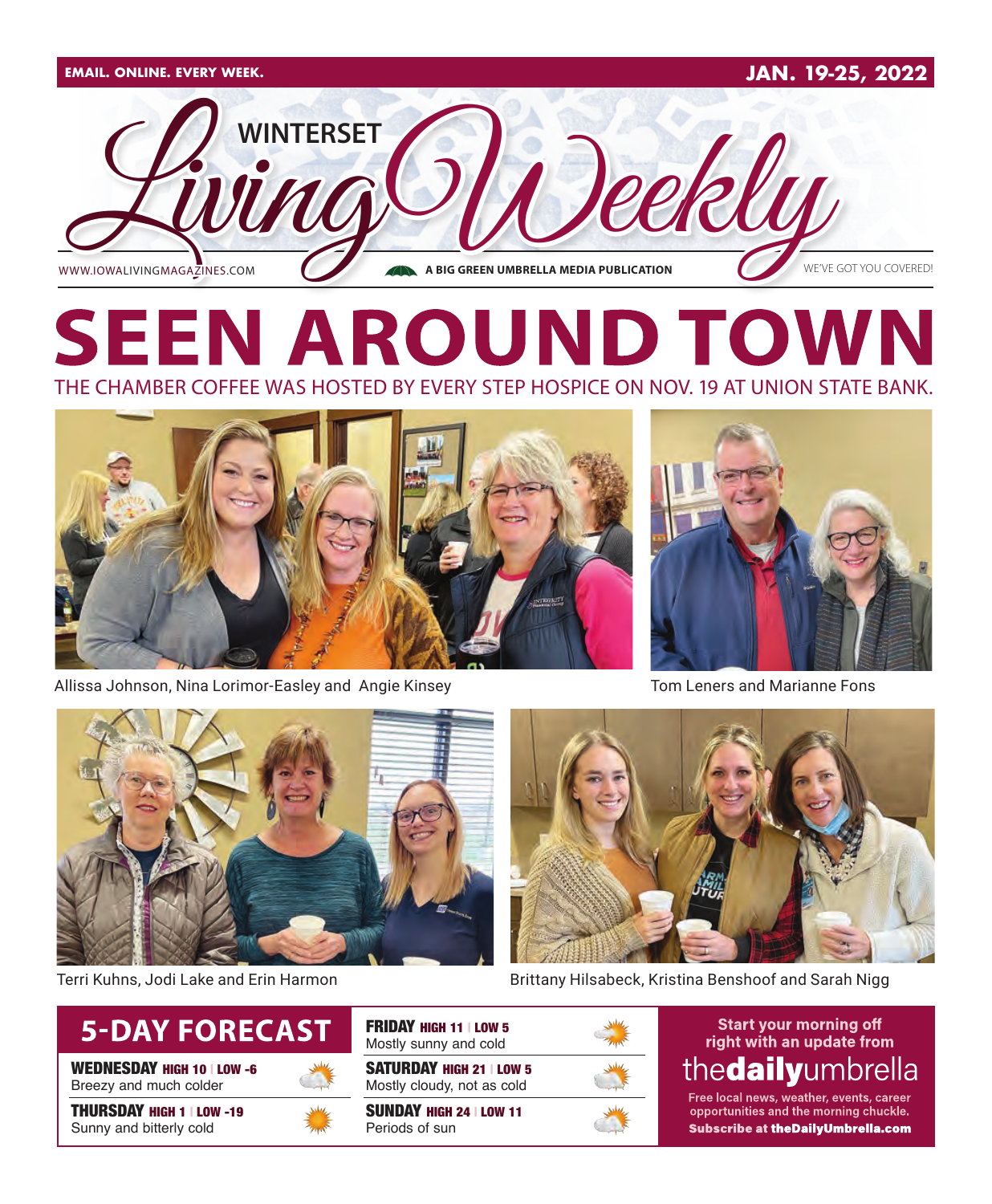# Start your morning off right with a free subscription to thedailyumbrella



Brief updates on local news, weather, events, career opportunities and the morning chuckle.

**Delivered Mondays through Fridays to your inbox.** To subscribe go to www.theDailyUmbrella.com and click "Subscribe."



Brought to you by the publisher of CITYVIEW and the lowa Living magazines.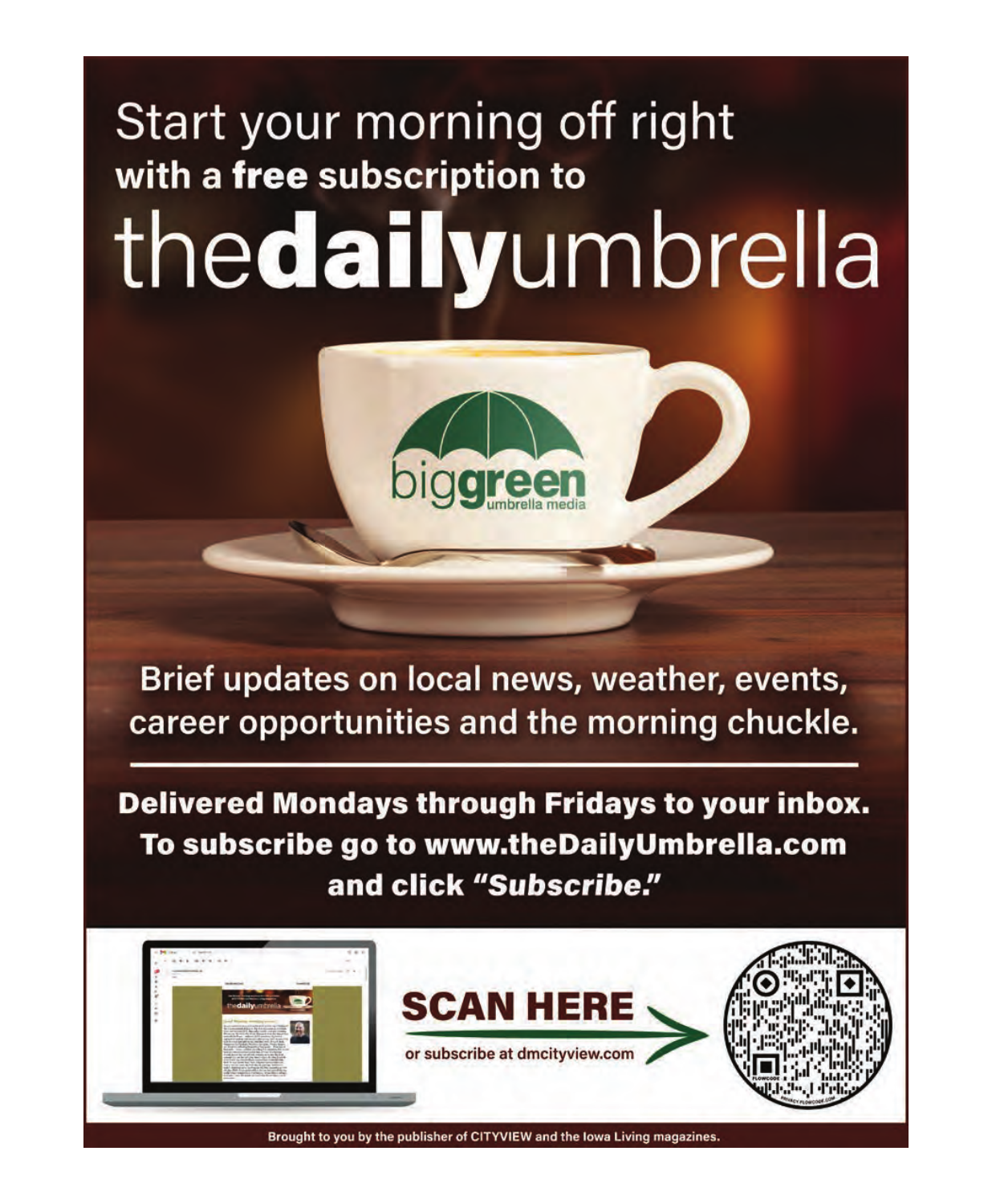

# CHAMBER AWARDS NIGHT

Join the Madison County Chamber of Commerce membership to celebrate the achievements of 2021 and look ahead to an exciting year in 2022. The 2022 Chamber annual meeting and awards night is Friday, Jan. 21, 5-8 p.m. with social hour at 5 p.m. (wine and beer available for purchase), dinner at 6 p.m. and program at approximately 7 p.m. The event will be at the Jackson Community Building located on the Madison County Fairgrounds. Cost is \$30 in advance and \$40 at the door. Purchase tickets online at https://madisoncounty.chambermaster.com/eventregistration/ register/2110. For more information, contact Amara Huffine by emailing exec.dir@madisoncounty.com.

# IOWA WATERCOLOR SOCIETY TRAVELING SHOW

View the Iowa Watercolor Society traveling show free of charge through January at the Winterset Art Center. The Art Center is open Wednesday through Saturday, 11 a.m. to 3 p.m. The Iowa Watercolor Society is a statewide organization that was founded in 1977 by a group of watercolor artists. Each year, IWS sponsors an annual meeting with a juried exhibition for its members. Award winners are recognized and the traveling show is defined. The mission of the IWS is to support and encourage advancement of watercolor media and to foster the appreciation and interest of both the artist and the public.  $\blacksquare$ 

# WINTERSET EDUCATION FOUNDATION TRIVIA NIGHT

The Winterset Education Foundation Trivia Night will be Saturday, Feb. 12 at the Jackson Building. Doors open at 6 p.m. for this fundraising trivia night. Cost is \$150 per table for teams up to eight members or \$25 for an individual to be added to a team. Snacks and drinks will be available for a freewill donation. Contact Jennifer Jackson for more information or to sign up, 515-462-7777 or Jjackson@madisonhealth.com. Register your team at tinyurl.com/WCSDtrivia. Pay via Venmo, WintersetCEF Code 4341 or send checks to Education Foundation, PO Box 30, Winterset, IA 50273. ■

**WE WILL RUN YOUR WINTERSET NEWS ITEMS FOR FREE.** Email your news by Monday at 5 p.m. to: tammy@iowalivingmagazines.com or call 515-953-4822, ext. 302

## WHS SPORTS SCHEDULES



**Thursday, Jan. 20** 5:30 p.m. **Wrestling:** JV @ Carlisle 5:30 p.m. **Wrestling:** Varsity @ Carlisle **Friday, Jan. 21** 4:00 p.m. **Wrestling:** Varsity Tournament @ Corning 4:30 p.m. **Basketball:** Girls JV @ Carlisle 4:30 p.m. **Basketball:** Boys JV @ Carlisle 6:00 p.m. **Basketball:** Boys 9th @ Carlisle 6:00 p.m. **Basketball:** Girls Varsity @ Carlisle 7:30 p.m. **Basketball:** Boys Varsity @ Carlisle **Saturday, Jan. 22**

10:00 a.m.**Wrestling:** Varsity Tournament @ Corning

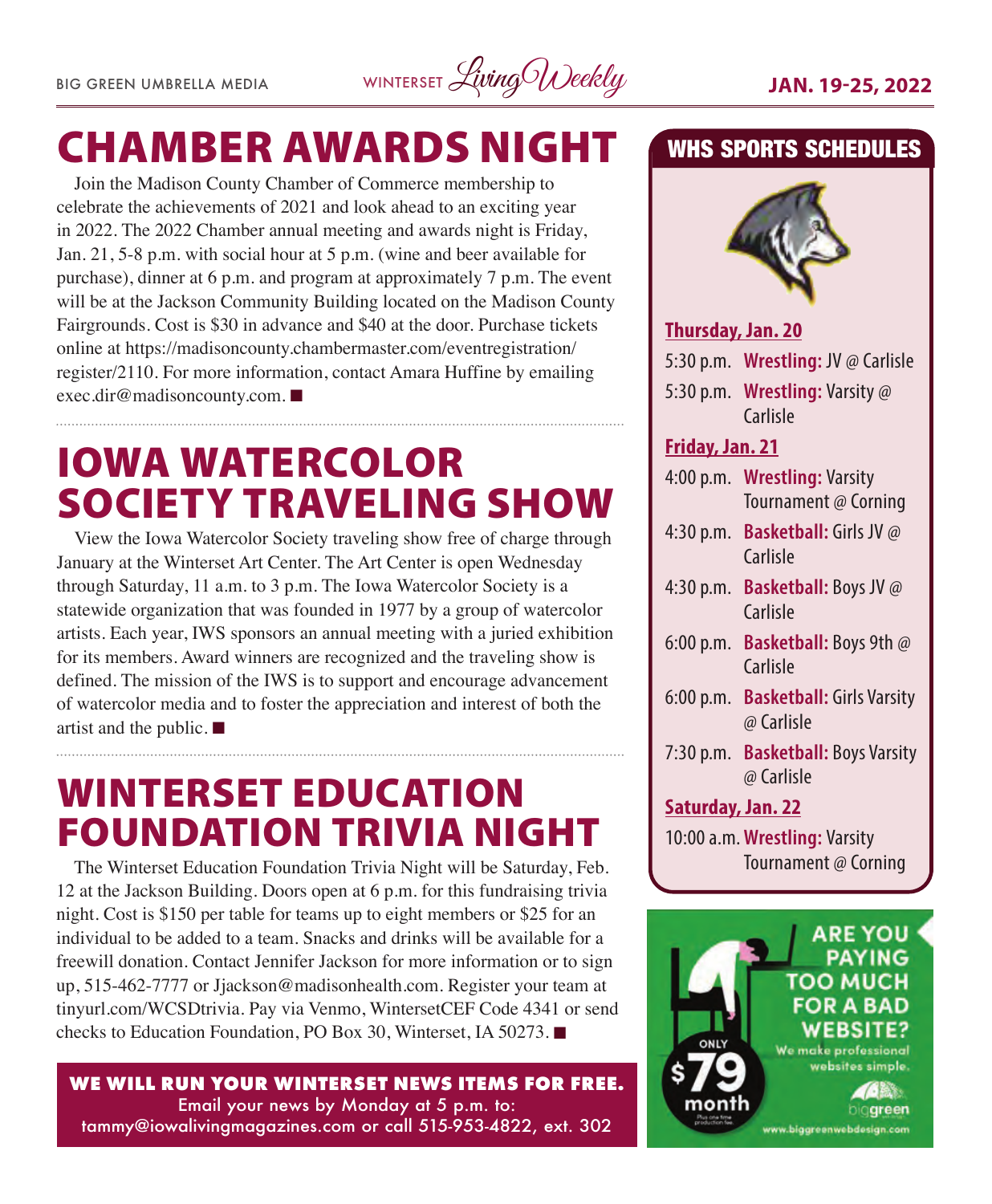FROM THE PUBLISHER

# MILK AND HONEY

Nothing seems to warm a person up on a cold day like a hot cup of coffee, or at least that's what my dad said when he filled up his Thermos each morning. But each time I tried a cup of his coffee, it tasted like dirty water.

I never understood the attraction, and whenever a friend or customer wanted to meet for coffee, I would embarrassingly order a hot chocolate — until my friend and CITYVIEW columnist Joe Weeg convinced me to slowly wade into this ocean of java. Yes, Joe is a pusher.

Joe introduced me to cappuccinos, lattes, macchiatos, mochas and more, and I learned that these things are sinful. After taking out a small loan and going to the next notch on my belt, I decided maybe these cousins of coffee were not such a good idea. So I took a necessary hiatus — until my daughter Samantha

familiarized me with dairy creamer. Not the basic stuff, mind you. French vanilla. Italian sweet cream. I was hooked again.



While at an industry conference, my Tennessean friend Will Thomas watched me pour a cement truck load of creamer into my coffee. Will, a definite coffee snob, helped me come to the realization that I didn't like coffee at all and that what I really liked was coffee creamer. He was right. If you have done any research on this, you know that coffee creamer is awful for you, but the addiction is real.

So I tried going cold turkey with the creamer, but I was instantly reminded of the dirty water taste of Dad's coffee. I tried cutting back on creamer, which

isn't easy to do when it pours out so quickly and easily from that perfectly contoured 32-ounce bottle. Then my wife encouraged me to try almond milk and a bit of honey in my coffee. So I tried almond milk and more than a bit of honey — and it was delicious. I am working on reducing the honey, but she tells me that it is better for me than dairy creamer, so I am going with the lesser of two evils.

Now, nothing seems to warm me up on a cold day like a hot cup of coffee — with almond milk and honey.

Have a great week, and thanks for reading.  $\blacksquare$ 

#### **Shane Goodman**

President and Publisher



Big Green Umbrella Media shane@dmcityview.com 515-953-4822, ext. 305

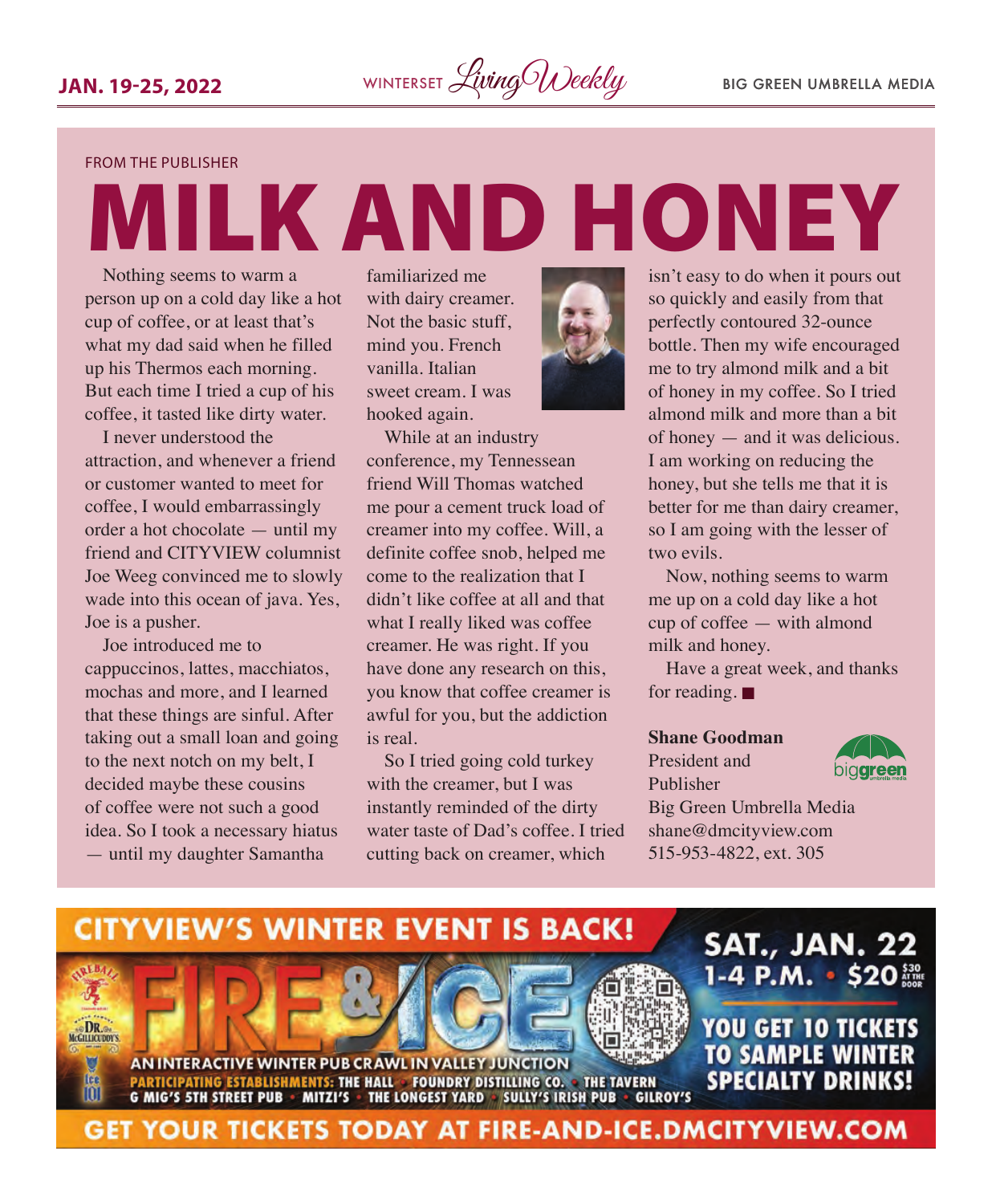BIG GREEN UMBRELLA MEDIA WINTERSET Living Weekly **JAN. 19-25, 2022** 



# SNOWMAN BUILDING CONTEST

While you are outside enjoying the snow this winter, build a snowman and send the photo to the Winterset Parks and Recreation Department for a chance to win a 2022 Winterset Aquatic Center family pool pass. Deadline is March 13. Photos can be emailed to WPRD@CWMU.net or shared through the department's social media sites.  $\blacksquare$ 

## FATHER/DAUGHTER DANCE

Fathers and daughters, grandfathers and granddaughters, uncles and nieces are invited for an evening of music, dancing and fun on Feb. 11 from 6-8 p.m. at the Jackson Building. Cost is \$30 per pair and \$10 additional child. This event is for girls fourth grade and younger. Register by Jan. 31 online at https:// secure.rec1.com/IA/winterset-ia/catalog.

# IOWA QUILT MUSEUM EXHIBIT

Iowa Quilt Museum, 68 E. Court Ave., Winterset, welcomes quilters, quilt lovers, history buffs and appreciators of American art and culture. Showing is "Here Comes the Sun," an exhibit honoring the sun with a study of the color orange in both historic and contemporary quilts. The exhibit shows through Jan. 23. For more information, visit www.iowaquiltmuseum.org.  $\blacksquare$ 

# FROSTY BALLS KICKBALL TOURNAMENT

Embrace winter! This event is Saturday, Jan. 29, 9 a.m. to 5 p.m. for adults ages 18 and older. Register by Jan. 16 at https:// secure.rec1.com/IA/winterset-ia/catalog. First Down Brewing will give participants B.O.G.O. beer that can be redeemed between games. This is a double elimination tournament. Cost is \$50 per team with eight to 10 players (half men and half women) in the field.  $\blacksquare$ 

# MOTHER/SON NERF WAR

Battle it out with your little Rambo in this nerfpocalypse event, featuring an all-out Nerf war and Nerf games. Participants need to bring their own Nerf gun (bullet style — no ballistic rapid fire guns). Nerf bullets are provided. Protective goggles are required. The event is Feb. 5 at the Elementary School with kids kindergarten through second grade from 1-2:30 p.m. and grades third through sixth from 2:30-4 p.m. Cost is \$20 per pair and \$10 for additional child. Register online at https:// secure.rec1.com/IA/winterset-ia/catalog.

## WINTERSET COMMUNITY SCHOOLS NOTES

**Feb. 14:** No school, professional development day.

**Feb. 23:** High School Conferences, 3:30- 7:30 p.m.  $\blacksquare$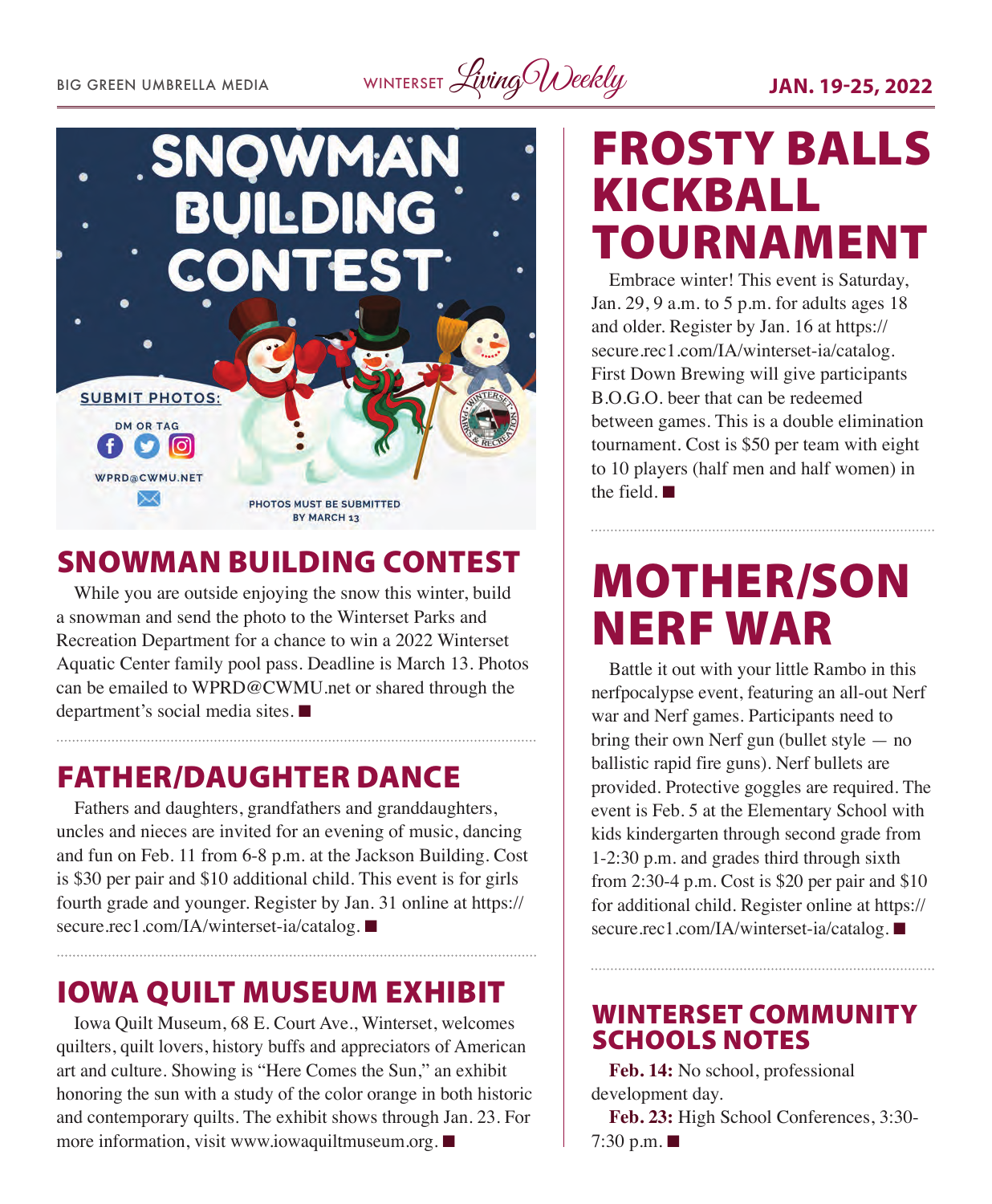

# EVENTS IN THE AREA

## **'THAT GOLDEN GIRLS SHOW! A PUPPET PARODY'**

#### **Jan. 25-30**

#### **The Temple Theater, 1011 Locust St., Des Moines**

Sophia and her get-rich-quick schemes, Rose and some epic tales from St. Olaf, Blanche and an insatiable hunt for you know what, and Dorothy's daily struggle to figure out life. This new show uses puppets to parody the TV classic "Golden Girls." For more information, visit www.desmoinesperforming arts.org.

## **'IMMORTAL BELOVED' BY THE DES MOINES SYMPHONY**

**Saturday, Jan. 29, 7:30 p.m. and Sunday, Jan. 30, 2:30 p.m. Des Moines Civic Center, 221 Walnut St. Des Moines**

"Ever thine. Ever mine. Ever ours," wrote Beethoven in a July 1812 letter to his "immortal beloved," a woman whose identity has remained one of the great mysteries of classical music. Now the Des Moines Symphony's Masterworks 4 features the concert "Immortal Beloved" with Natasha Paremski playing Rachmaninoff's grand Third Piano Concerto. For more information, visit www.dmsymphony.org.

## **IOWA WILD HOCKEY HOME GAMES**

**Various January dates**

#### **Wells Fargo Arena, 730 Third St., Des Moines**

Enjoy hockey at the American Hockey League level, with players that regularly go on to play for the Minnesota Wild. For more information, visit www. iowawild.com. Home games are:

Friday, Jan. 28 vs. San Diego Gulls, 7 p.m. Saturday, Jan. 29 vs. San Diego Gulls, 6 p.m.

#### **EXHIBIT: DOUBLE EXPOSURE Jan. 17 - Feb. 25**

## **Polk County Heritage Gallery, 111 Court Ave. Des Moines**

This year's photo show features still photography shot exclusively with film cameras and with camera phones. www.polkcountyheritagegallery.org

# **AGATHA CHRISTIE'S 'MURDER ON THE ORIENT EXPRESS'**

**Feb. 4-20**

**Des Moines Community Playhouse, 831 42nd St. Des Moines**

It's winter 1934, and, when the Orient Express luxury train is stopped in the snow, a passenger is found dead in his locked compartment. Fortunately, the famous detective Hercule Poirot is also aboard to solve the case before the killer strikes again. www. dmplayhouse.com

## **VARIOUS SHOWS**

#### **February dates Hoyt Sherman Place, 1501 Woodland Ave. Des Moines**

A variety of performances are on tap for February at Hoyt Sherman Place. For details, visit www. hoytsherman.org.

Feb. 5: "Brooklyn Rider: Healing Modes" at 7:30 p.m.

Feb. 11: "Chris Janson: Halfway To Crazy Tour" at 7:30 p.m.

Feb. 15: "Des Moines Storytellers Project: Love" at 7 p.m.

Feb. 16: "An Evening With Bruce Dickinson" at 7:30 p.m.

Feb. 18: "The Mavericks: 'En Español' World Tour" at 7:30 p.m.

Feb. 19: "Yola: Stand For Myself Tour" at 8 p.m.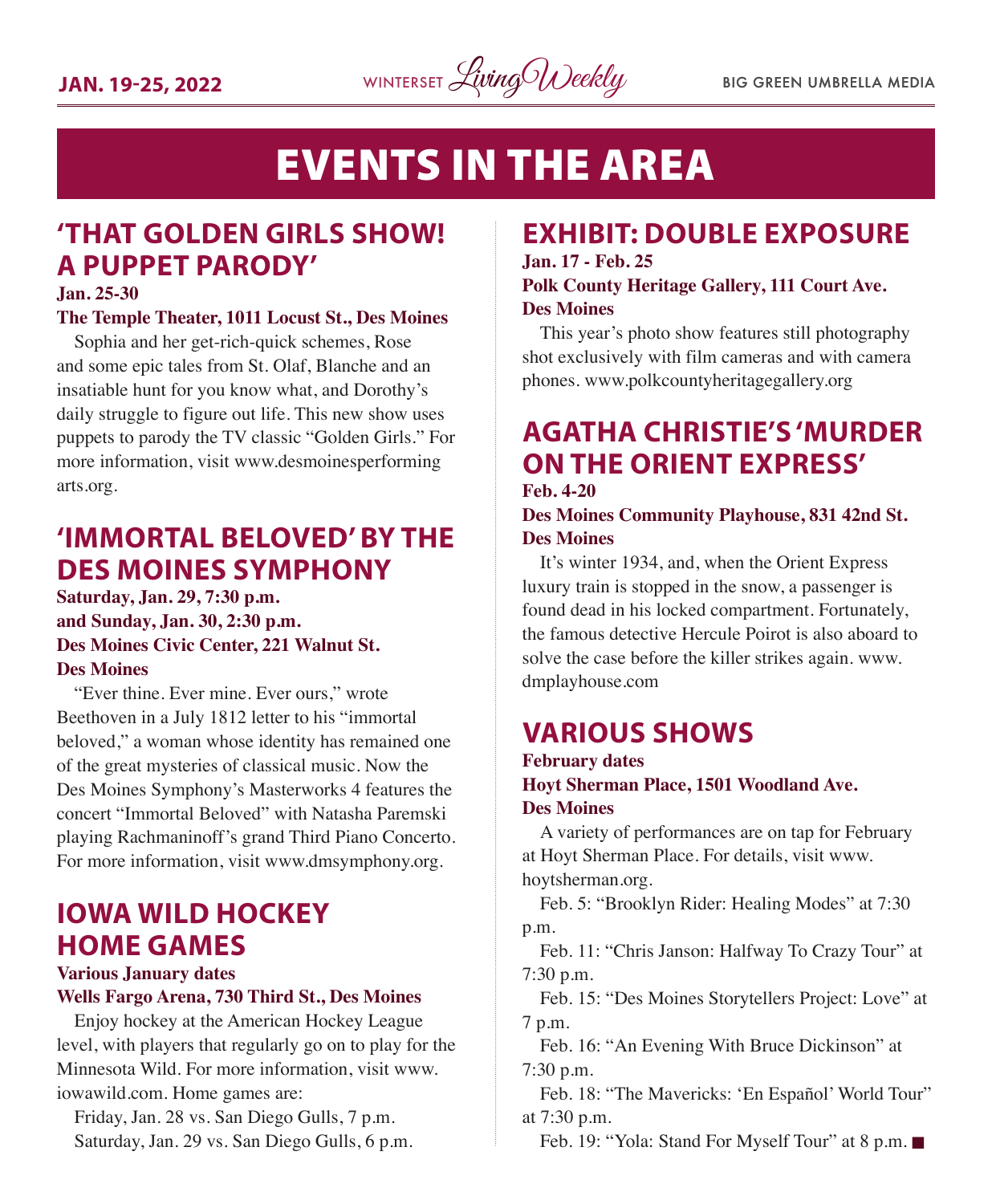#### RECIPE

# POSITIVE CHANGES TO MAKE IN 2022



*(Family Features)* Before you completely overhaul the way you live, keep in mind making positive changes may just be a few simple steps away. Starting small with attainable goals can help keep you on the right track throughout the year.

#### **Drink more water**

Preventing dehydration, keeping a normal body temperature and lubricating joints are all benefits of drinking enough water daily. Try carrying a reusable bottle as a reminder, choosing water over sugary drinks and opting for water when dining out.

#### **Learn to cook**

If you're not comfortable in the kitchen, start with simple recipes that don't force you to sacrifice flavor. After all, an eating plan is easier to stick to when you enjoy the foods you're making. For example, baja fish taco bowls take just 20 minutes for a spicy, fresh-flavored family dinner.

#### **Eat more whole grains**

Skip refined grains and instead opt for whole grains like brown rice and quinoa, which offer a more complete package of health benefits. You can be confident in options like Boil-in-Bag Brown Rice and Tri-Color Boil-in-Bag Quinoa from Success Rice, which are ready in just 10 minutes to help remove the guesswork in cooking while giving home cooks more time to focus on elevating dishes for loved ones.

#### Find more delicious recipe inspiration at SuccessRice.com.  $\blacksquare$

## BAJA FISH TACO BOWLS

**Prep time:** 10 minutes **Cook time:** 10 minutes **Servings:** 4

2 bags Success Tri-Color Quinoa 2 tablespoons olive oil 4 white-fleshed fish fillets (5-6 ounces each) 1 teaspoon Cajun seasoning 1/2 teaspoon salt 3/4 cup plain Greek yogurt 1 tablespoon lime zest 1 teaspoon lime juice 1/4 teaspoon ground cumin 4 cups packed baby kale 1 ripe avocado, halved, pitted, peeled and thinly sliced

#### **Directions**

Prepare quinoa according to package directions.

In large skillet over medium heat, heat oil. Season fish with Cajun seasoning and salt. Cook 2-3 minutes per side, or until fish is lightly browned and starts to flake. Set aside.

In small bowl, stir yogurt, lime zest, lime juice and cumin.

In medium bowl, toss quinoa with kale. Divide between four bowls. Top each with fish, sliced avocado and dollop of yogurt and lime crema.

Substitutions: Taco seasoning or chili powder can be used in place of Cajun seasoning. Arugula or baby spinach may be used instead of kale.